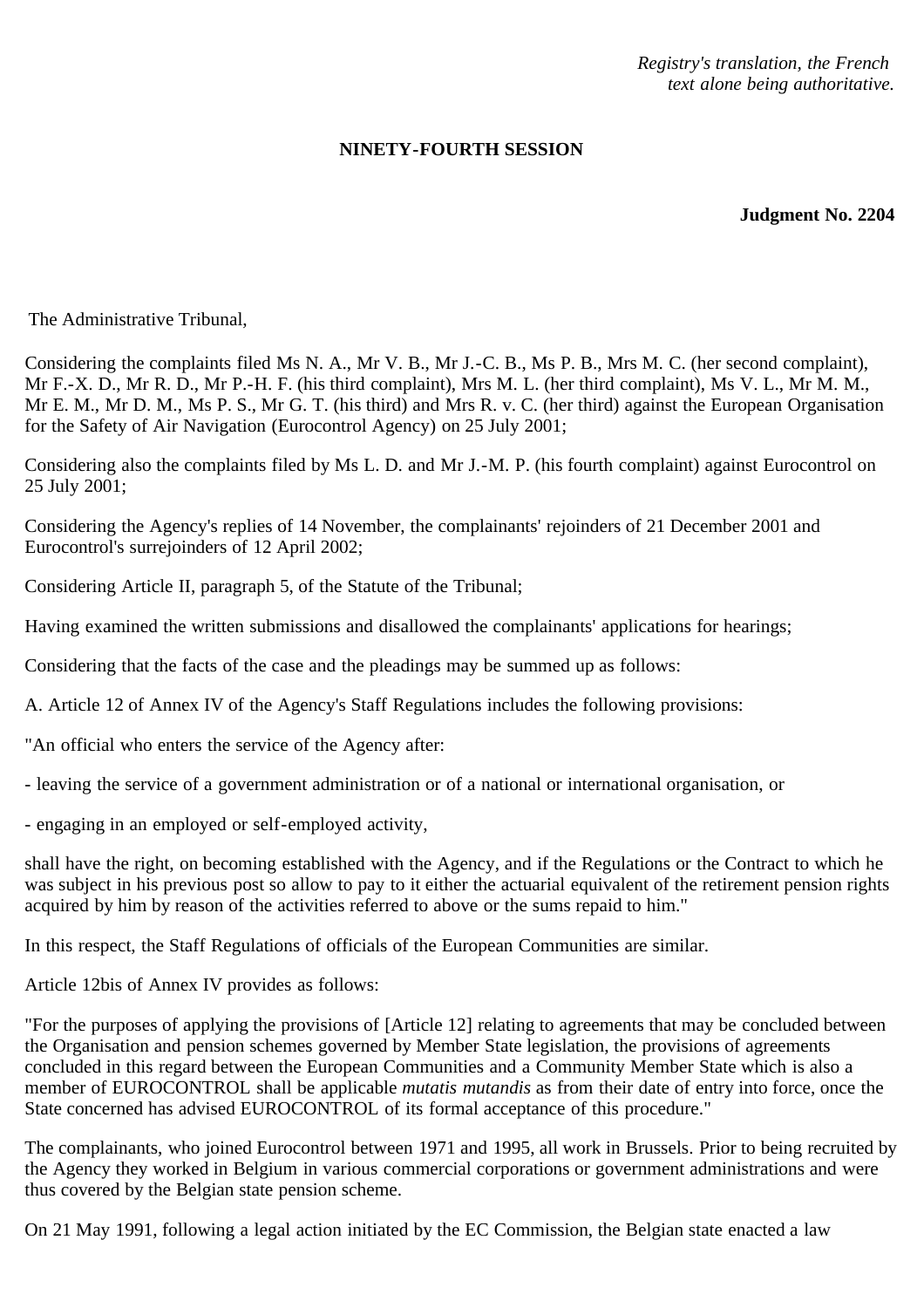enabling officials of the European Communities to transfer their pension rights by subrogation by law. On 17 February 1997 a new law made it possible to extend the application of the provisions of the law of 21 May 1991 to other institutions governed by public international law by means of a royal decree.

By a letter of 3 April 1997 the Director General of Eurocontrol informed the Belgian government that transfers of pension rights by subrogation between the Kingdom of Belgium and the Agency had been accepted in principle. In August 1997, a draft royal decree implementing the law of 21 May 1991 as amended was submitted to Eurocontrol. The government was informed, in a letter of 5 November 1997 from the Director of Human Resources, that a working group comprising representatives of the Member States was to be set up to examine the status of the Organisation's staff pension scheme. In its report of 10 October 1998, that working group recommended that the principle of subrogation be rejected. On 1 February 2000 the Director General wrote to the Belgian Minister of Social Affairs and Pensions informing him that the draft royal decree had been rejected on the grounds that the system provided for in the Agency's Regulations involved transfers of actuarial reserves.

Between 5 May and 15 June 2000 the complainants asked the Director General to take a "complete, precise and detailed decision" on the problem of transfers of pension rights. On 20 September the Director of Human Resources sent each complainant a memorandum informing them that their request was unfounded in law. Between 27 November and 11 December 2000 the complainants submitted internal complaints to the Director General. The matter was referred to the Joint Committee for Disputes, which recommended, in an opinion delivered at its session of 27 March 2001, that the internal complaints be rejected as unfounded. By a memorandum of 20 April 2001, which constitutes the impugned decision, the Director of Human Resources, acting on behalf of the Director General, informed the complainants that their internal complaints had been rejected.

Meanwhile, on 6 November 2000 a staff member in a similar situation to that of the complainants initiated proceedings against the Belgian state in the court of first instance in Liège, seeking redress in respect of the state's failure to adopt a royal decree extending the application of the law of 21 May 1991 to the Agency. The complainants are interveners in those proceedings. On the date when the present complaints were filed, no royal decree authorising transfers of pension rights for staff members of Eurocontrol had yet been adopted.

B. The sole plea entered by the complainants is that of a breach of the duty of assistance and care owed under Article 24 of the Agency's Regulations. They consider that Eurocontrol must take all appropriate steps to end the situation of failure and paralysis which they currently face. Relying on a judgment by which the European Court of Justice set aside a decision of the EC Commission on the grounds that the latter had failed to honour its duty to assist officials in a situation similar to theirs, they seek technical, legal and financial assistance from the Agency in the proceedings before the court of first instance in Liège. They suspect that the Agency has not acted with due diligence in dealing with the Belgian authorities.

The complainants ask the Tribunal to set aside the impugned decision and to order Eurocontrol to pay costs.

C. In its replies Eurocontrol points out that, with only two exceptions, the complainants are less than 55 years old. They therefore have several years ahead of them before they assert their rights to a pension. Since there is no reason to believe that an agreement on transfers of pension rights will not be reached in the mid-term between Belgium and Eurocontrol, the defendant invites the Tribunal to examine the receivability of the complaints from the point of view of the complainants' *locus standi*.

The Agency explains that, unlike the provisions of the Staff Regulations of officials of the European Communities, Eurocontrol's Staff Regulations are not directly applicable to states. Thus, Article 12 of Annex IV does not create a right to the transfer of pension rights. The condition "if the Regulations or the Contract to which he was subject in his previous post so allow" must be given a broad interpretation, to the effect that a transfer will be possible "only if the competent national authorities have provided for or authorised it". In the absence of an agreement with the Belgian state, the complainants have no right to a transfer. Consequently, the case law they cite cannot be transposed to the present case and they cannot invoke the duty of assistance provided for in Article 24.

Eurocontrol submits that the subrogation mechanism entails an additional cost for organisations and that the European Communities are in fact trying to obtain its abolition. Moreover, since that transfer mechanism is contrary to both the letter and the spirit of Article 12 of Annex IV of the Regulations, the Agency was entitled to reject it.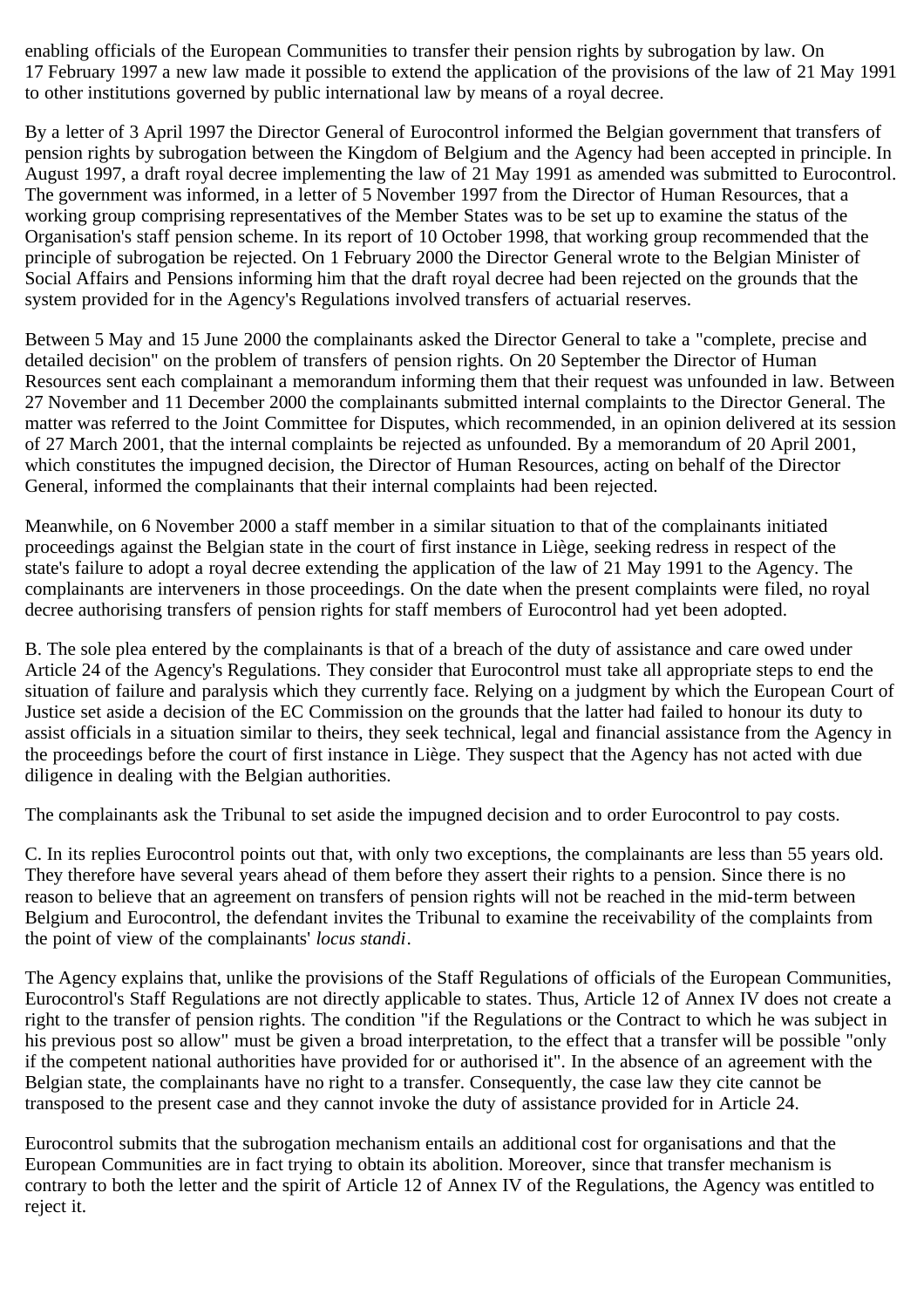The Agency describes the complainants' position as "paradoxical" insofar as they are seeking its assistance to obtain the adoption by the Belgian state of a royal decree which the Agency is refusing. The publication of a decree which had not been accepted by Eurocontrol could lead to a reduction in pension benefits or to an increase in pension contributions as a result of its additional burden on pension financing, which is already problematic. It considers that it cannot be accused of failing to act with due diligence or to honour its duty of care: it has taken the necessary steps to obtain an agreement with the Belgian authorities, but unlike the European Communities it has no statutory provisions enabling it to compel its Member States to accept a transfer of pension rights against their will. It is endeavouring to reconcile the interests of its staff with the financial stability of its pension scheme. It points out that a new transfer system complying with the Regulations should soon be adopted in a law amending or replacing the law of 21 May 1991.

D. In their rejoinders the complainants submit that Eurocontrol's arguments on receivability are irrelevant. There is no doubt as to their *locus standi*, which cannot be affected by any age condition. They have a legitimate interest in obtaining the technical, legal and financial assistance of the Agency in order to anticipate, as far as possible, the evolution of their career from a financial point of view.

They consider that Article 24 must be interpreted broadly and that there is no basis for requiring a link with any directly applicable statutory provision. To accept Eurocontrol's reasoning would be to deprive the article in question of all useful effect. According to the complainants, the Agency has not acted quickly enough in this matter, which has been pending for several years, and it has not provided them with any real assistance.

E. In its surrejoinders Eurocontrol maintains its position on the receivability of the complaints. On the merits, it points out that although it is unable to provide the assistance requested by the complainants, it is concerned about the problem of transfers of pension rights. It denies as unfounded the allegation that it has failed to act with due diligence and considers that the complainants' immediate material interests are not threatened by the fact that the said transfers are not possible at the present time.

## CONSIDERATIONS

1. By two separate complaints 18 staff members of Eurocontrol are appealing to the Tribunal against decisions of 20 April 2001 by which the Director General of the Agency, endorsing an opinion issued on 27 March 2001 by the Joint Committee for Disputes, dismissed their internal complaints challenging decisions of 20 September 2000 rejecting their applications for the transfer of their pension rights. Since the complaints arise from the same facts and raise the same issues the Tribunal will join them, as indeed was requested by the parties.

2. The background to the dispute is as follows: prior to joining Eurocontrol, all the complainants worked in Belgium for various commercial corporations or government administrations and were thus covered by the Belgian pension scheme. They asked for Article 12 of Annex IV of the Agency's Regulations, which is cited under A, to be applied to them. In the absence of an agreement between Eurocontrol and the Belgian government, they were unable to obtain the transfer of pension rights that they sought, despite the fact that this situation had been resolved for officials of the European Communities following a judgment delivered by the European Court of Justice on 14 February 1990. The complainants therefore adopted two lines of action. Firstly, on 3 May 2000 they served formal notice on the Belgian Minister for Social Affairs and Pensions to take all appropriate measures to enable employees of Eurocontrol to transfer their pension rights. On 6 November 2000 a staff member in a situation similar to that of the complainants initiated proceedings against the Belgian state in the court of first instance in Liège, and 98 other staff members, including the complainants, applied to intervene in the case. Secondly, during May and June 2000 the complainants, referring to Article 92(1) of the Staff Regulations, asked the Director General to take measures to "end the situation of failure and paralysis regarding the option and right to obtain a transfer of pension rights". They also asked him to "take all necessary steps to obtain any agreements that may be required with the Belgian state and the pension schemes involved", to "make all appropriate contacts on this matter and adopt a proactive approach", to exchange all appropriate information with the Belgian authorities, to calculate, for each of them, the actuarial equivalent of their pension rights and provide them with the results of that calculation.

3. These requests were replied to on 20 September 2000 by the Director of Human Resources, who indicated that the Director General was aware of the importance of the problem thus raised. He wished to provide the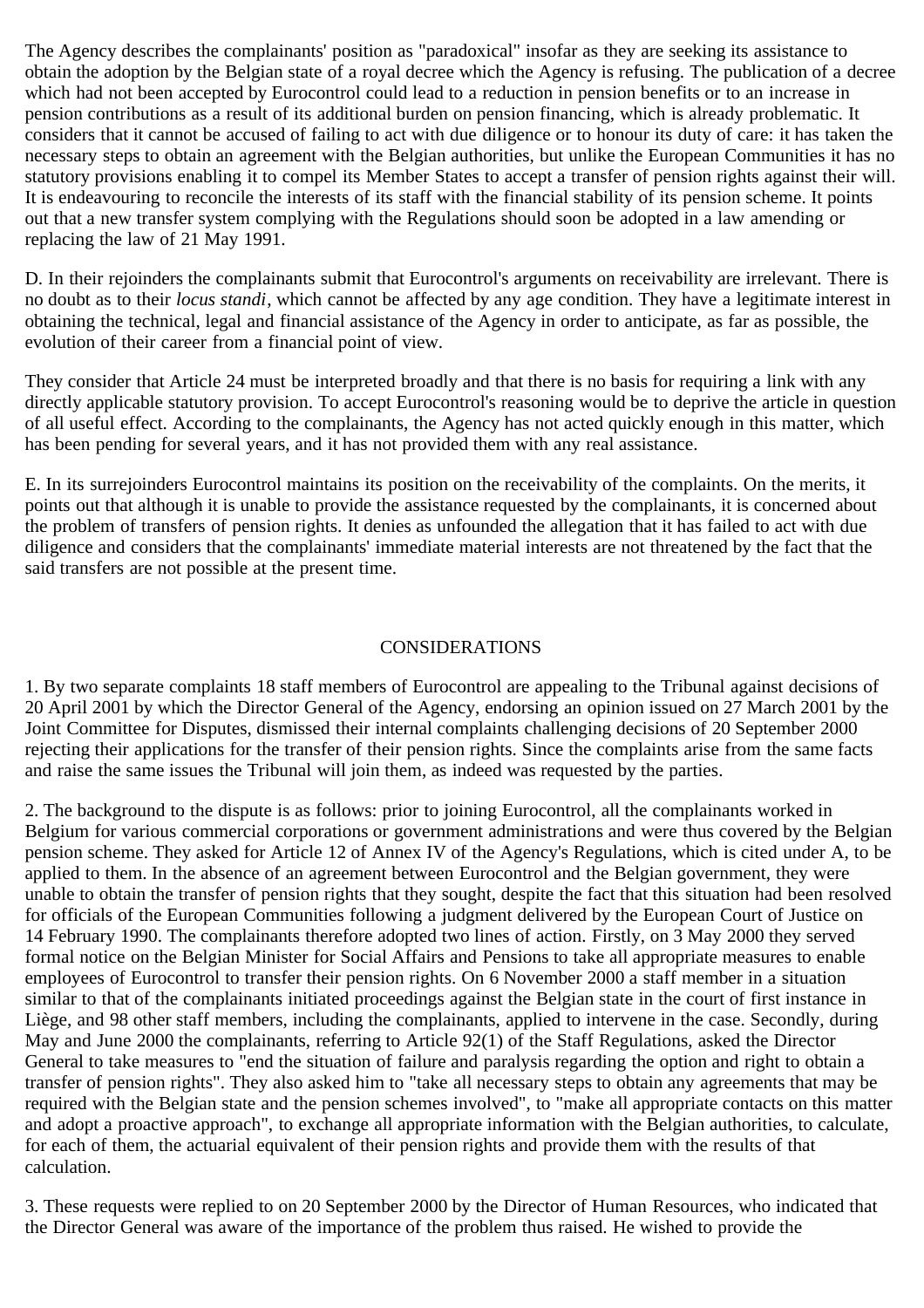complainants with all relevant information concerning their problem. Contrary to their belief, their statutory position was not equivalent to that of officials of the European Communities, and they could not assert any right against the Member States. Those states, and particularly Belgium, remain free to authorise or prohibit transfers of pension rights. Moreover, Article 12 of Annex IV of the Agency's Regulations stipulates that the transfer of pension rights must be effected by payment in capital, at the time of the transfer, of the actuarial equivalent of the pension rights acquired under the previous scheme, whereas Belgian law, which was applied to the officials of the European Communities, provides for monthly payment to the European institution of the monthly pension benefits owed to the former Belgian civil servant. This system, which is known as subrogation, was not compatible with the rule laid down in Article 12, but negotiations were under way to reach an agreement with the Belgian authorities.

4. The complainants were not satisfied with this reply. Between 27 November and 11 December 2000 they submitted internal complaints to the Director General on the basis of Article 92(2) of the Regulations, arguing that the Regulations were in fact enforceable against the Member States, that the transfer of their rights was legally possible and indeed an obligation, and that the Agency had failed to defend the interests of its staff members and to honour its duty of assistance, protection and care under Article 24 of the Regulations.

5. These internal complaints were referred to the Joint Committee for Disputes. In the opinion it delivered at its session of 27 March 2001, the Committee recommended that the complaints be rejected by the Director General, who did so by decisions of 20 April 2001 which the complainants seek to have set aside.

6. Eurocontrol expresses doubt as to the *locus standi* of most of the complainants, who are still far from the age of retirement, but it appears to acknowledge that this objection may be less justified as regards one complainant born in September 1943 and another born in June 1945. In fact, all the complainants, regardless of their age, have an obvious interest in ascertaining as soon as possible the conditions on which the pension rights acquired by virtue of their employment prior to joining Eurocontrol may be transferred to their new pension scheme. The issue of whether the complainants have an objective right to such a transfer, which the defendant denies, has little bearing on the receivability of the complaints. Irrespective of the outcome of the dispute, they have a legitimate interest in ensuring that their arguments are taken into consideration. Consequently, the complaints are all receivable.

7. The arguments exchanged by the parties as to the extent of any rights which the complainants may have in relation to the transfer of their pension rights are largely of no avail. It can be established by comparing the applicable texts that the legal status of Eurocontrol officials is not identical in all respects to that of EC officials. Similarly, it is clear that in view of the wording of Articles 12 and 12bis of the Regulations, staff members who have the option of having the actuarial equivalent or lump-sum repurchase value of their previously-acquired pension rights paid to the Agency, provided that their previous regulations or contract so permit, can only exercise that option if the national legislation governing their previous employment authorises the transfer. The Belgian law of 17 February 1997 provides that the provisions of the law of 21 May 1991 authorising the transfer by subrogation of EC officials' pension rights can be extended to other institutions governed by public international law, but that extension is subject to the existence of a royal decree, which has not been adopted. Whatever interpretation may be given to the statutory provisions relied on by the complainants, the solution to the problem necessarily involves the agreement of the Belgian authorities. Consequently, the only question to be addressed is that of whether the Agency has acted with due diligence in its negotiations with the Belgian government and thereby honoured the duty of assistance and care that it owes not only under Article 24 of the Staff Regulations but also under the general principles of the law of the international civil service.

8. The complainants consider that the Agency has not done so, and they criticise it in particular for failing to take into account, despite having accepted them in April 1997, the Belgian government's proposals for applying the subrogation system used for EC officials to staff members of Eurocontrol.

They consider that the Agency has not shown due diligence since, according to statements made by the Belgian authorities in May 2000, after acknowledging receipt of the draft royal decree in its letter of 5 November 1997 it did not renew contact with the Belgian Ministry of Social Affairs and Pensions. That letter, which was sent by the Director of Human Resources to the Belgian authorities, stated that the Agency had decided to set up a working group of national experts which would be responsible for examining, inter alia, the issue of transfers of pension rights. The Director of Human Resources had concluded thus: "I shall of course keep you informed of the results of the work carried out by this group, in which Belgium has been invited to participate."

The working group issued its report on 10 October 1998. It advocated the rejection of the Belgian proposal,